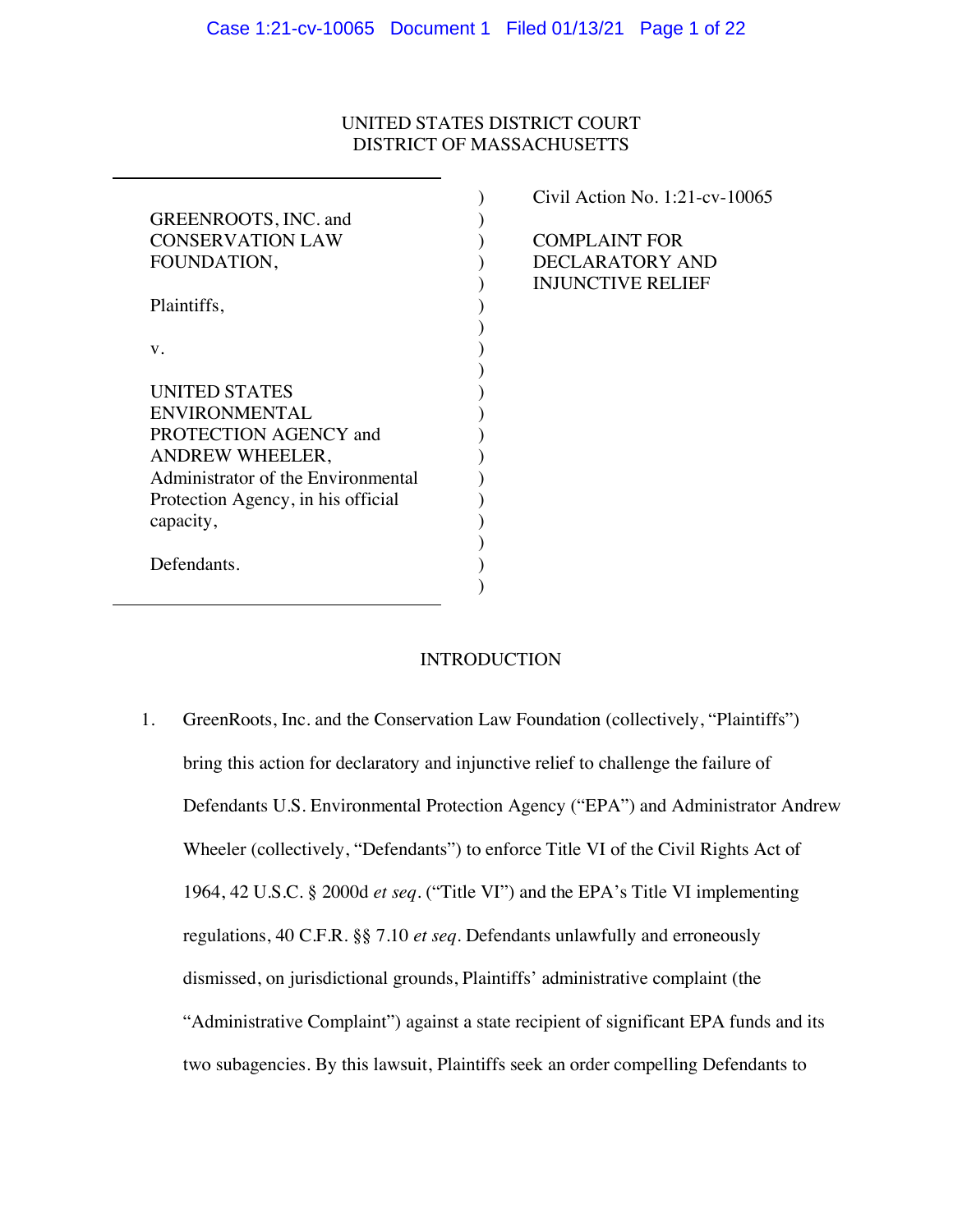#### Case 1:21-cv-10065 Document 1 Filed 01/13/21 Page 2 of 22

accept jurisdiction over the Administrative Complaint and investigate it as required under the law.

- 2. Plaintiffs filed the Administrative Complaint with the EPA on June 1, 2020, alleging national origin discrimination in violation of Title VI. As Respondents, Plaintiffs named the Massachusetts Executive Office of Energy and Environmental Affairs ("EOEEA"), a recipient of federal funding from EPA, as well as the Massachusetts Department of Public Utilities ("DPU") and the Massachusetts Energy Facilities Siting Board ("Siting Board"), two entities within the EOEEA. A true copy of the Administrative Complaint is attached as **Exhibit A**.
- 3. Plaintiffs sought redress for the failure of Respondents, who oversee the review, permitting, and siting process for energy facilities within the Commonwealth of Massachusetts, to provide meaningful access to that public process for individuals with limited English proficiency in relation to a decision to site an electrical substation in a predominantly Spanish speaking immigrant community. The Administrative Complaint alleged that Respondents' failure constitutes national origin discrimination and noncompliance with Title VI.
- 4. EPA has jurisdiction over EOEEA because the latter has received, and is presently receiving, funding from the federal agency. EPA has jurisdiction over DPU and the Siting Board because those entities are housed within EOEEA, such that their operations are considered "programs or activities" of EOEEA within the meaning of Title VI and related jurisprudence.
- 5. Nonetheless, on June 29, 2020, the EPA informed Plaintiffs that the agency "has determined that it will reject and close the complaint against DPU and the Board . . . for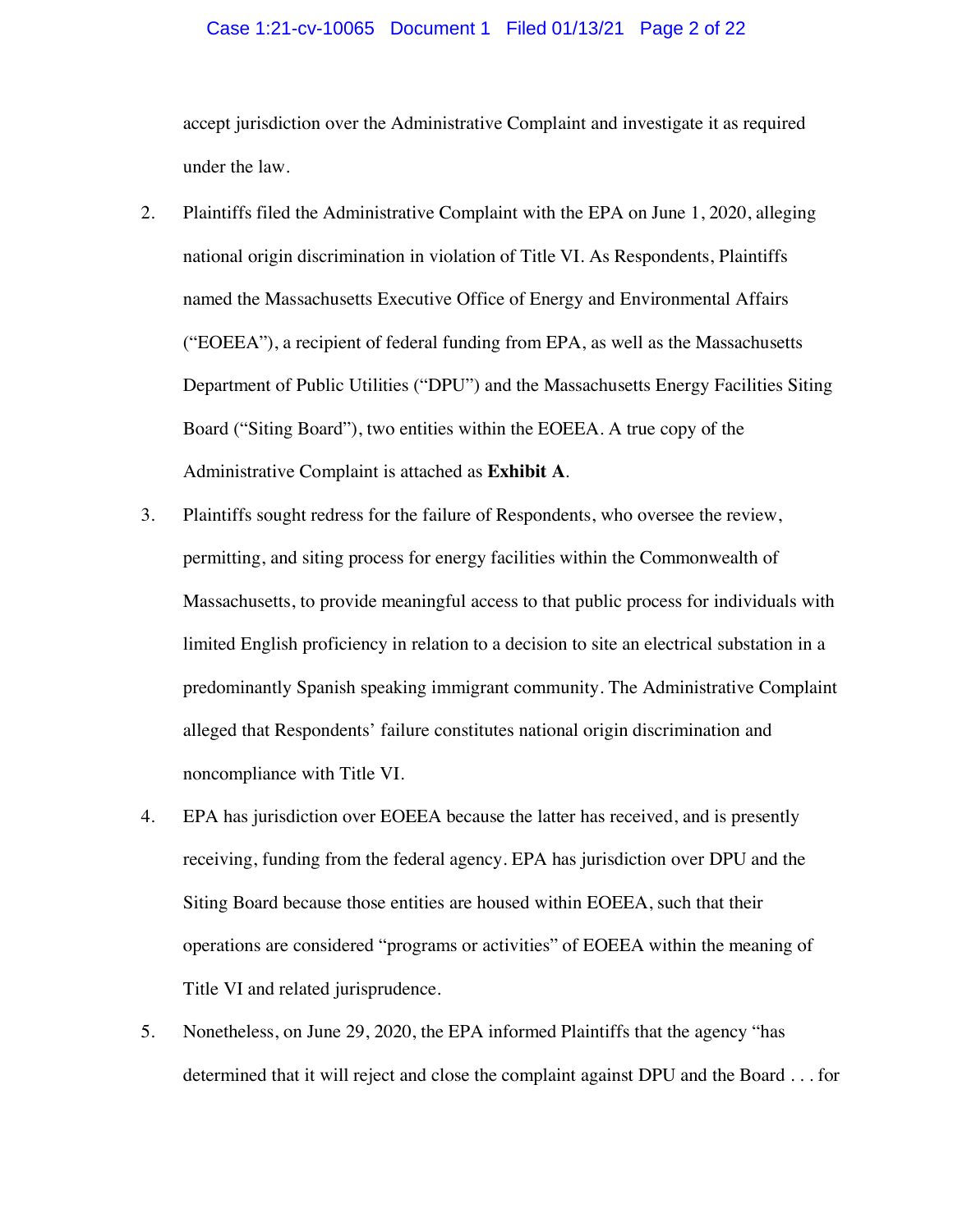#### Case 1:21-cv-10065 Document 1 Filed 01/13/21 Page 3 of 22

lack of personal jurisdiction…." (hereinafter, the "First Jurisdictional Decision."). A true copy of that letter is attached as **Exhibit B.**

- 6. The First Jurisdictional Decision acknowledged that the agency had jurisdiction over EOEEA. However, on July 27, 2020, the EPA informed Plaintiffs that the EPA was "rejecting for investigation" the Administrative Complaint filed against EOEEA because it was "not clear" that the Executive Office "has direct authority to address the specific issues raised in the complaint" regarding the inadequate provision of language access (hereinafter, the "Second Jurisdictional Decision"). A true copy of that letter is attached as **Exhibit C.**
- 7. Defendants' Jurisdictional Decisions are incorrect as a matter of law. The EPA is bound by its statutory mandate to enforce civil compliance by entities that receive federal funding from the agency, such as EOEAA, and by any program and activity of a recipient, such as DPU and the Siting Board.
- 8. Plaintiffs cannot appeal EPA's Jurisdictional Decisions directly to EPA under the agency's Title VI implementing regulations and have no other recourse at law.
- 9. Accordingly, Plaintiffs now ask the Court to declare that the Jurisdictional Decisions violate the Administrative Procedure Act, 5 U.S.C. s. 701, *et seq*. (hereinafter, "APA") and Title VI and are therefore void and without legal force or effect. Plaintiffs also ask the Court to issue an injunction compelling the EPA to assert jurisdiction over Plaintiffs' administrative complaint and remand the complaint to the agency for completion of its complaint investigation procedures under 40 C.F.R. Part 7 consistent with the timelines those regulations establish.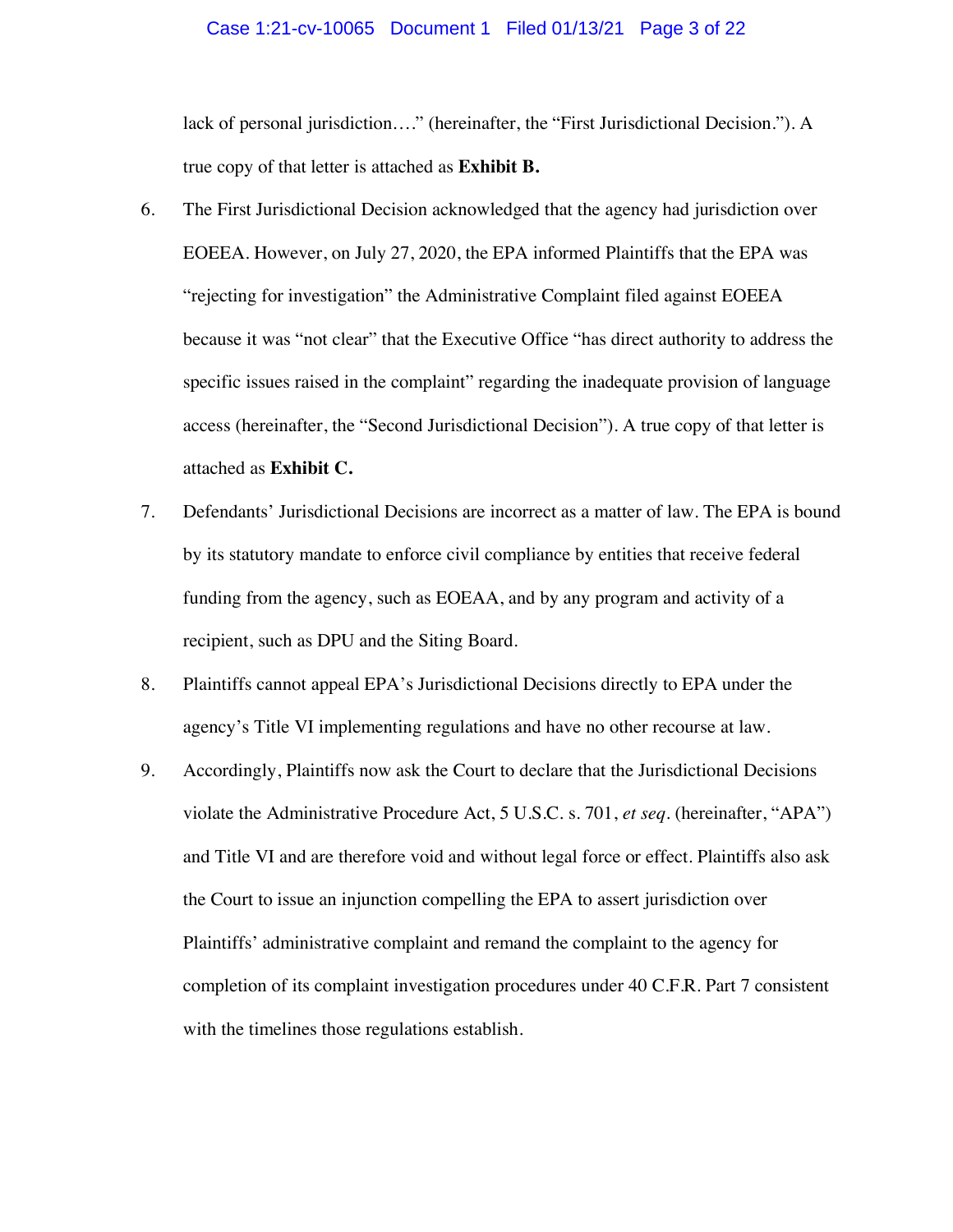#### PARTIES

- 10. Plaintiff GreenRoots, Inc. is a not-for-profit, community-based organization dedicated to improving and enhancing the urban environment and public health of Chelsea, Massachusetts and the surrounding communities, including East Boston. For twenty years, GreenRoots has engaged in ecological restoration activities, provided educational activities, convened educational events, held meetings, and organized local groups and individuals on a broad range of issues impacting the health and environment of Chelsea and Greater Boston residents, many of whom are low-income, Limited English Proficient (LEP) residents of color.
- 11. GreenRoots maintains its principal place of business in Chelsea, Massachusetts.
- 12. Plaintiff Conservation Law Foundation ("CLF") is a not-for-profit, member-supported organization dedicated to protecting New England's environment. CLF protects New England's environment for the benefit of all people and uses the law, science, and the market to create solutions that preserve our natural resources, build healthy communities, and sustain a vibrant economy. CLF's mission includes working to end the unfair environmental burdens imposed on low-income communities of color and safeguarding the health and quality of life of all New England communities.
- 13. CLF maintains its principal place of business in Boston, Massachusetts.
- 14. Together, Plaintiffs GreenRoots and CLF filed the Administrative Complaint with the EPA on June 1, 2020.
- 15. Defendant Environmental Protection Agency is a department of the Executive Branch of the United States Government. The EPA has the authority to provide grants and other financial assistance to local and state programs and activities, 40 C.F.R. Ch.1,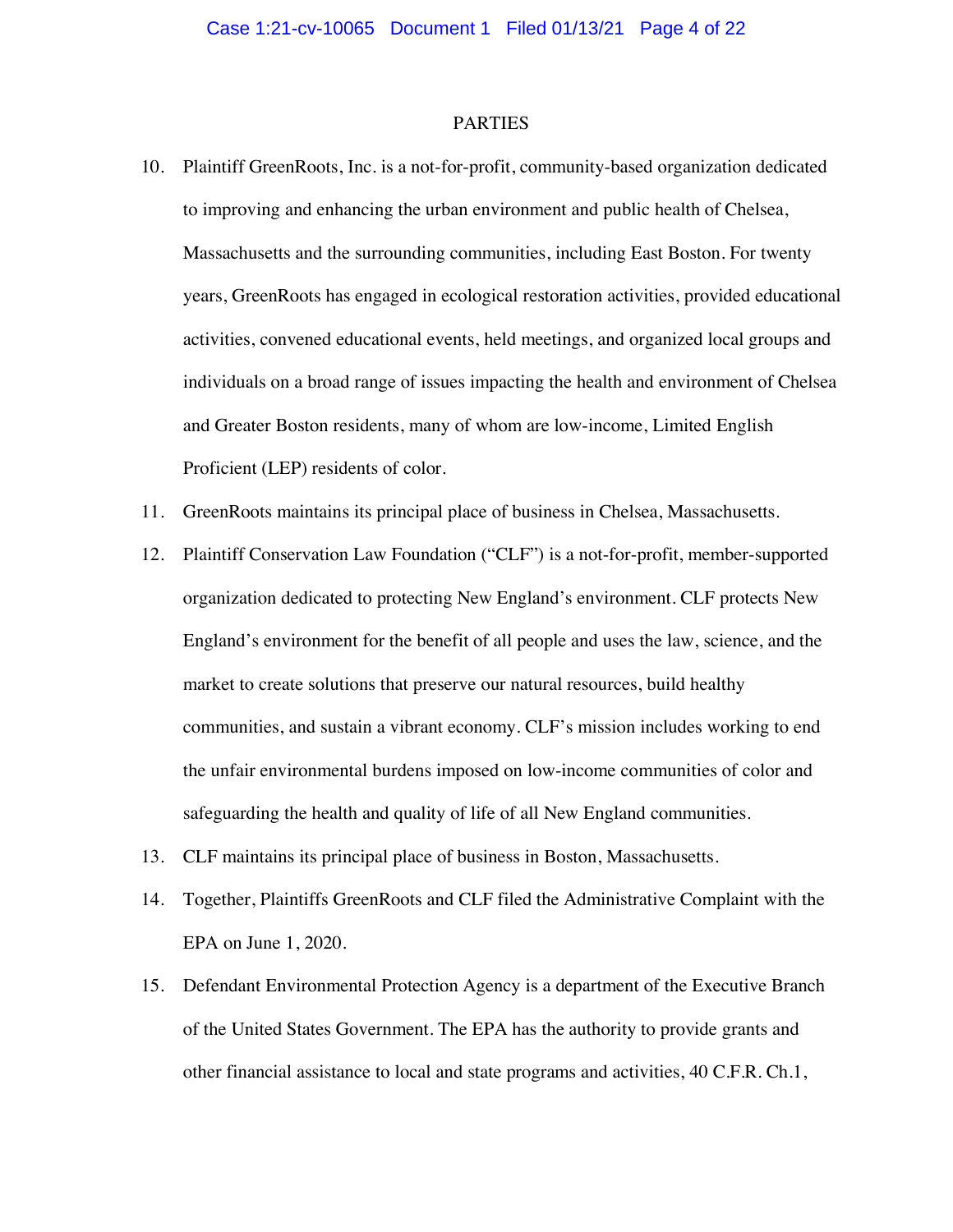#### Case 1:21-cv-10065 Document 1 Filed 01/13/21 Page 5 of 22

Subch. B, and must investigate compliance with Title VI to ensure that no person is excluded from participation in, denied the benefits of, or is subjected to discrimination under any program or activity receiving EPA assistance on the basis of race, color, national origin, or on the basis of sex. 40 C.F.R. § 7.30.

16. Defendant Andrew S. Wheeler is the Administrator of the Environmental Protection Agency and as such, is responsible for overseeing all operations of the Agency, including the External Civil Rights Compliance Office and agency compliance with and enforcement of governing statutes, including Title VI. Administrator Wheeler is sued in his official capacity.

### JURISDICTION AND VENUE

- 17. This Court has jurisdiction over this matter under 28 U.S.C. § 1331, 7 U.S.C. § 7, and 28 U.S.C. § 2201.
- 18. Venue is proper in this Court under 28 U.S.C. § 1391 because both Plaintiffs have their principal places of business in Massachusetts.

#### LEGAL BACKGROUND

#### **Congress has broadened the reach of Title VI through the Civil Rights Restoration Act**

19. Section 601 of Title VI provides that "[n]o person in the United States shall, on the ground of race, color, or national origin, be excluded from participation in, be denied the benefits of, or be subjected to discrimination under any program or activity receiving Federal financial assistance." 42 U.S.C. § 2000d.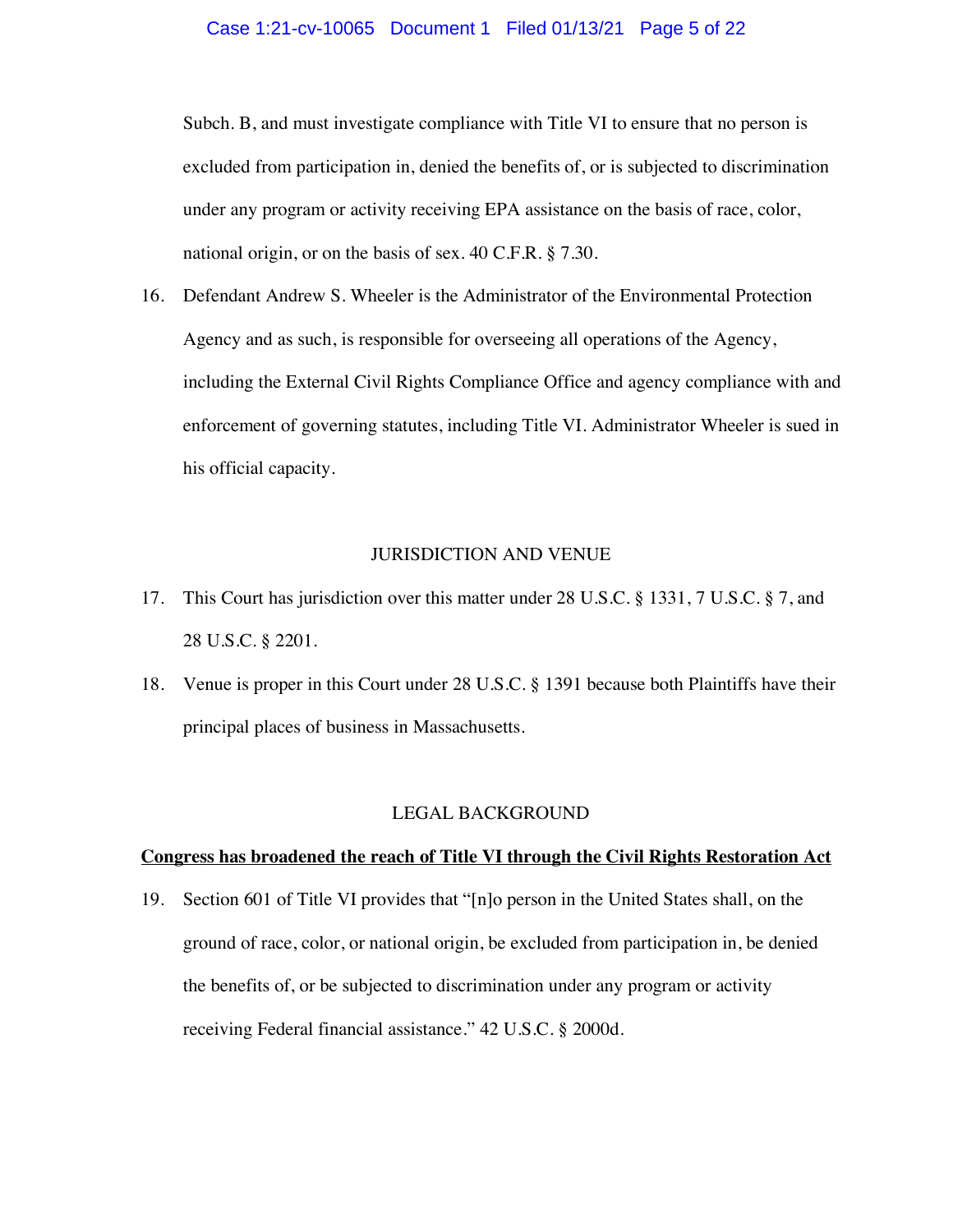- 20. As the Supreme Court has observed, the "voluminous legislative history of Title VI reveals a congressional intent to halt federal funding of entities that violate a prohibition of racial discrimination similar to that of the Constitution." *Regents of U. of Cal. v. Bakke*, 438 U.S. 265, 284 (1978).
- 21. Remarking on the centrality of Title VI to the federal government's effort to stamp out discrimination, President John F. Kennedy told Congress that "indirect discrimination, through the use of Federal funds, is just as invidious [as direct discrimination]; and it should not be necessary to resort to the courts to prevent each individual violation." President John F. Kennedy, *Special Message to the Congress on Civil Rights and Job Opportunities*, THE AM. PRESIDENCY PROJECT (June 19, 1963), available at: https://www.presidency.ucsb.edu/node/236711.
- 22. The rules, regulations, or orders promulgated under section 602 of Title VI empower "[e]ach Federal department and agency" to "effectuate the provisions" of section 601 in their extension of federal financial assistance to "any program or activity." 42 U.S.C. § 2000d-1. Additionally, such rules, regulations, or orders may also proscribe conduct that has a disparate impact on protected groups and individuals. *Alexander v. Sandoval*, 532 U.S. 275, 286 (2001); *see, e.g.*, 40 C.F.R. § 7.35(b)-(c) (stating that EPA grantees, in relevant part, "shall not use criteria or methods of administering [their] program or activity which have the *effect* of subjecting individuals to discrimination or . . . have the *effect* of defeating or substantially impairing accomplishment of the objectives of the program or activity" and "shall not choose a site or location of a facility that has the purpose *or effect* of excluding individuals from, denying them the benefits of, or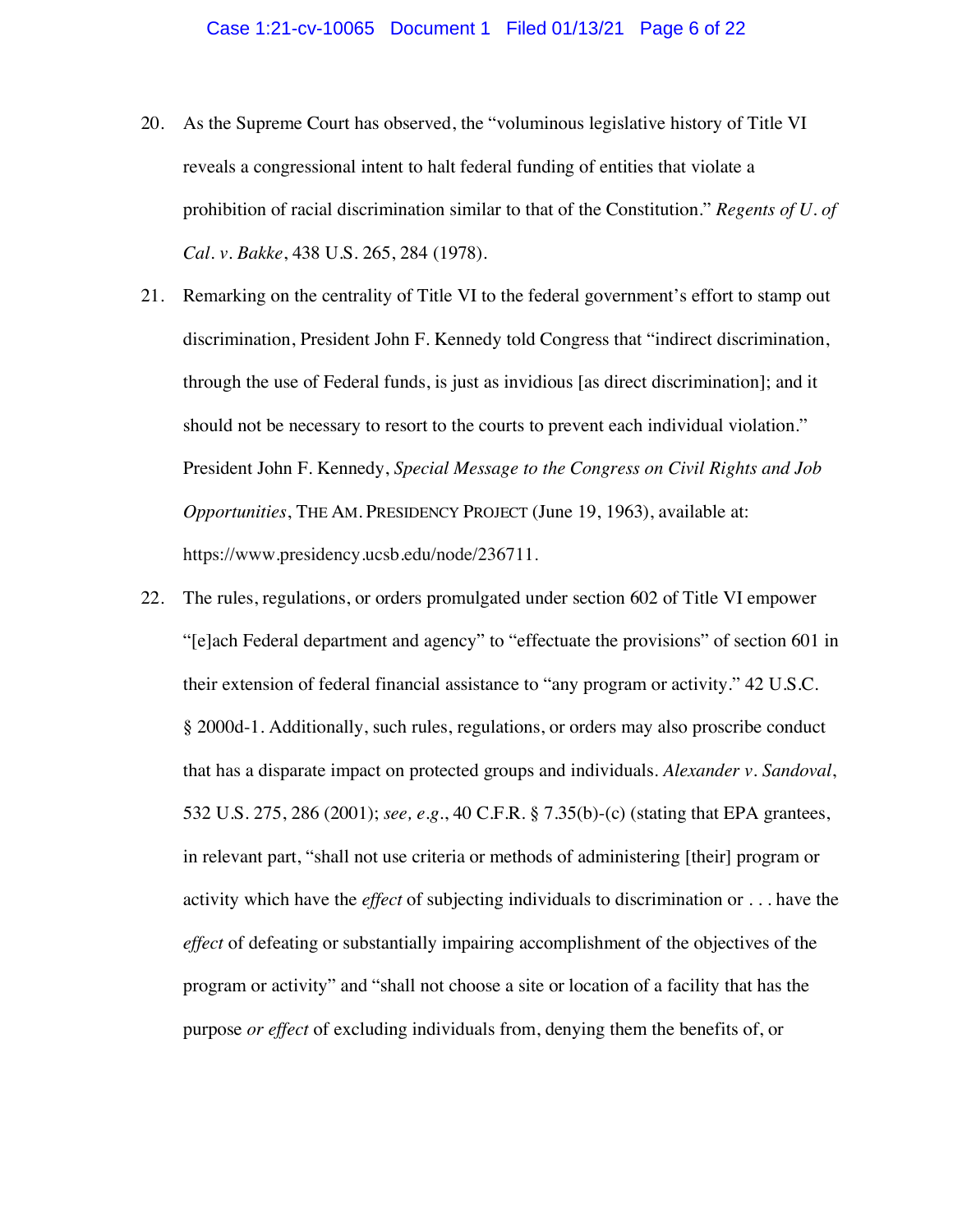#### Case 1:21-cv-10065 Document 1 Filed 01/13/21 Page 7 of 22

subjecting them to discrimination under any program or activity to which the [regulation] applies") (emphases added).

- 23. As the Second Circuit has observed, "clever men may easily conceal their motivations"; a facially neutral rule may "bear no relation to discrimination upon passage, but develop into powerful discriminatory mechanisms when applied." *Huntington Branch, NAACP v. Town of Huntington*, 844 F.2d 926, 935 (2d. Cir. 1988) (citation omitted), *superseded by regulation on other grounds*, 78 Fed. Reg. 11, 460 (Feb. 13, 2013).
- 24. Section 602, and the accompanying agency regulations, has served an essential civil rights purpose, since the Supreme Court held in *Alexander v. Sandoval* that there is no implied private right of action under the disparate impact provisions of Title VI. *Sandoval*, 532 U.S. at 293.
- 25. The administrative complaint mechanism allows victims of discrimination to bring their claims to federal agencies, who are empowered to carry out comprehensive investigations of their own funding recipients and to seek compliance without resorting to adversarial judicial proceedings.
- 26. Congress has taken affirmative action to codify the broad scope of Title VI's coverage. In 1984, the Supreme Court decided *Grove City College v. Bell*, 465 U.S. 555 (1984), holding that the receipt of basic educational opportunity grants by a college's students did "not trigger institution-wide coverage under Title IX" of the Education Amendments of 1972. *Id.* at 573. Instead, the Court determined that the grants represented federal financial assistance only to the college's financial aid program, such that that program alone could be properly regulated under Title IX. *Id*. at 573-74.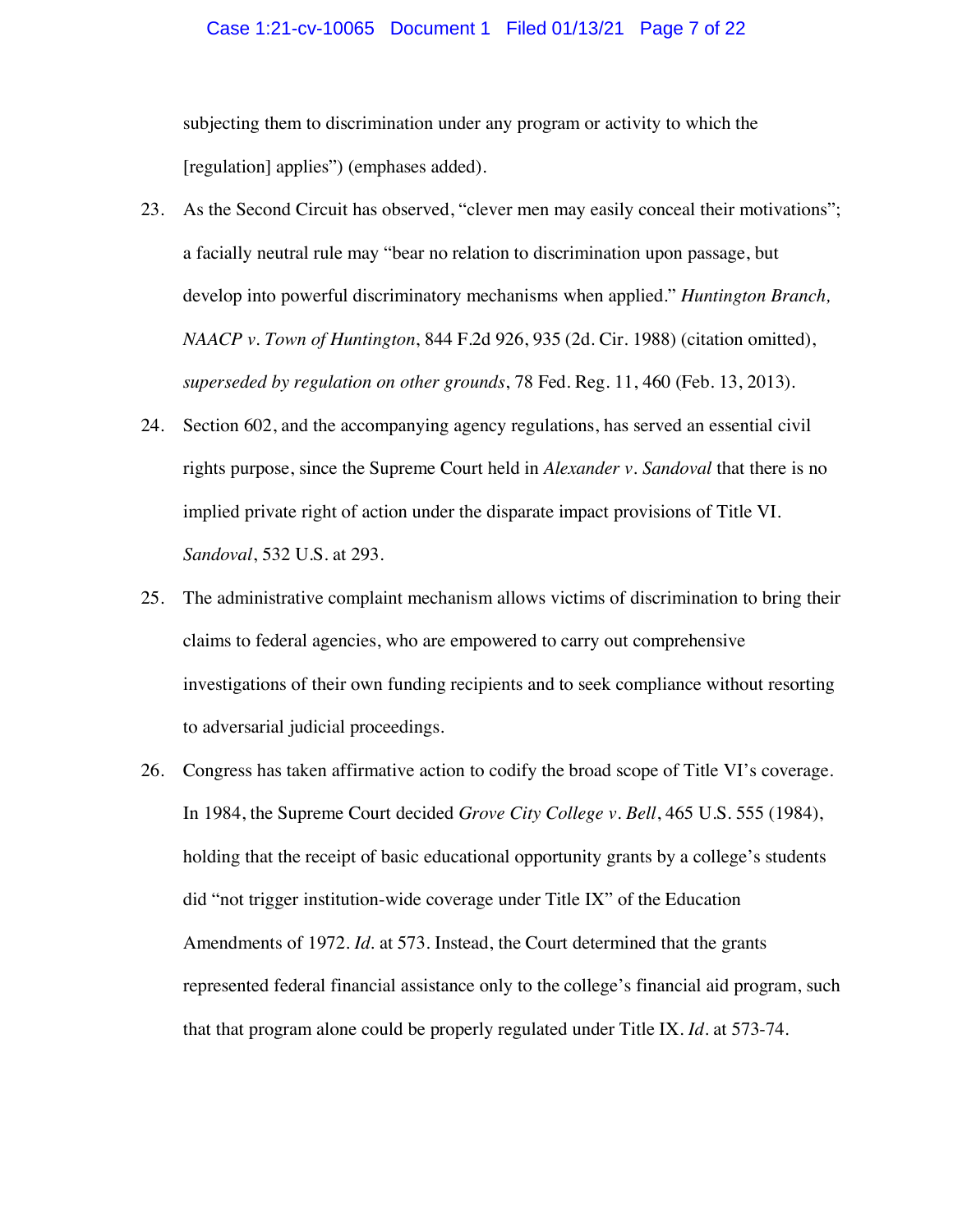- 27. Congress enacted the Civil Rights Restoration Act in 1988 in response to this "unacceptable decision." *Franklin v. Gwinnett Cnty. Public Schools*, 503 U.S. 60, 73 (1992). Congress stated its intent plainly in the title: "An Act to restore the broad scope of coverage and to clarify the application of Title IX, section 504 of the Rehabilitation Act of 1973, the Age Discrimination Act of 1975, and Title VI of the Civil Rights Act of 1964." Civil Rights Restoration Act of 1987, Pub. L. 100-259, 102 Stat. 28 (hereinafter, "CRRA").
- 28. Finding that the Supreme Court had "unduly narrowed or cast doubt upon the broad application  $\dots$  of Title VI" and that "legislative action is necessary to restore the  $\dots$ broad, institution-wide application" of that law, Congress specifically amended Title VI to reflect the following:
	- For the purposes of this title, the term "program or activity" and "program" mean all of the operations of –
	- (1)(A) a department, agency, special purpose district, or other instrumentality of a State or of a local government; or
	- (B) the entity of such State or local government that distributes such assistance and each such department or agency (and each other State or local government entity) to which the assistance is extended, in the case of assistance to a State or local government; ….

any part of which is extended Federal financial assistance . . . .

CRRA, at § 908.

29. Congress emphasized that the definitions were intended to "make clear that discrimination is prohibited through *entire* agencies or institutions if *any part* received Federal financial assistance." S. Rep. No. 64, 100<sup>th</sup> Cong., 2d Sess. 4 (emphases added); *see also Comfort ex rel. Neumyer v. Lynn School Comm.*, 131 F.Supp.2d 253, 255 n.4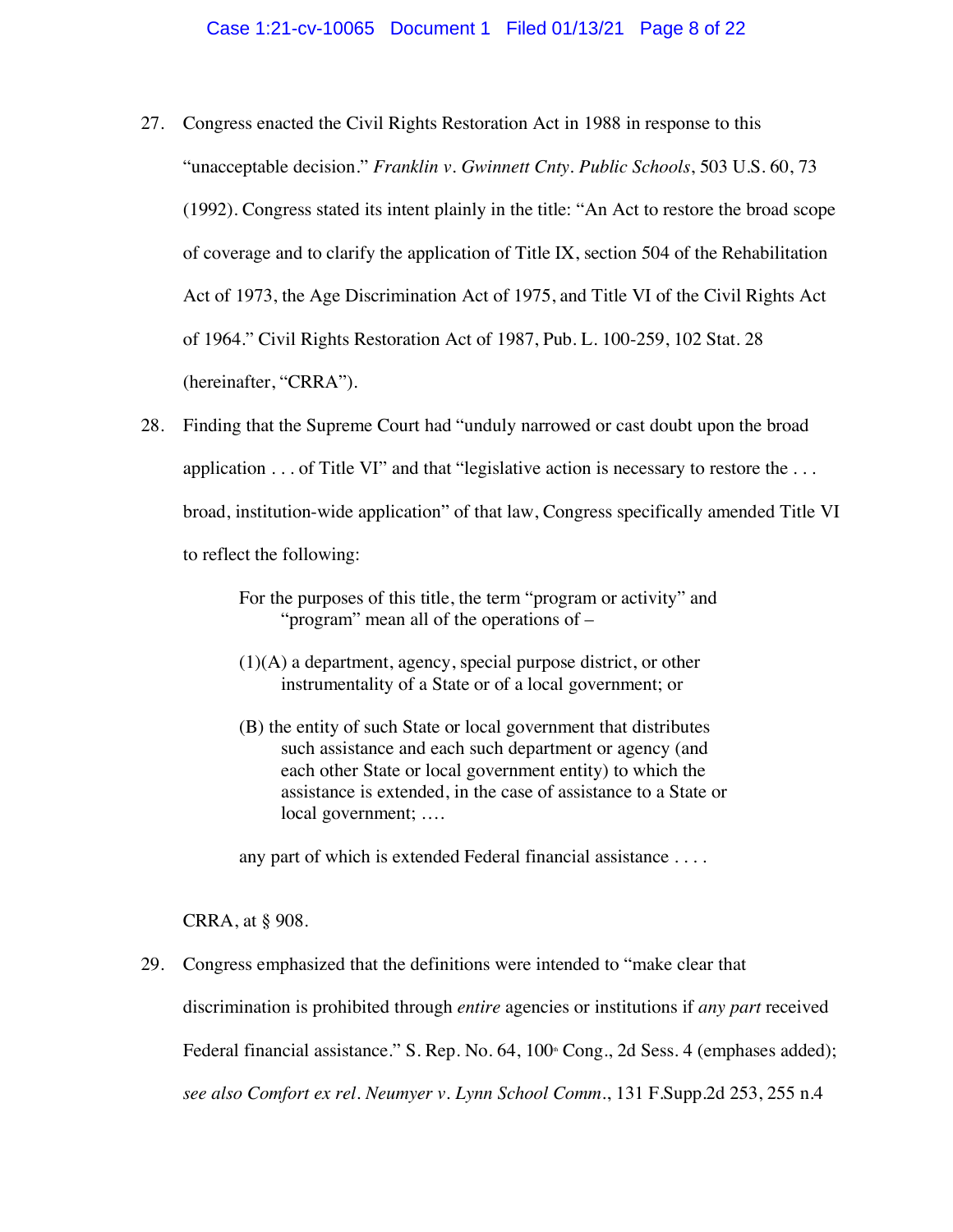(D. Mass. 2001) (observing that while prior to 1988, courts only applied Title VI to the "specific programs that received federal funds," the CRRA "incorporated a broader concept of 'program or activity' to include all of the operations of a federally funded institution that conducted the program or activity.").

### **The EPA's Title VI regulations incorporate expansive language access protections**

- 30. EPA enforces Title VI through regulations codified at 40 C.F.R. Chapter I, Subchapter A, Part 7, Nondiscrimination in Programs or Activities Receiving Federal Assistance from the Environmental Protection Agency.
- 31. The regulation's application is broad, applying to "all applicants for, and recipients of, EPA assistance in the operation of programs or activities receiving such assistance beginning February 13, 1984." 40 C.F.R. § 7.15 (2010).
- 32. Critically, and consistent with the CRRA, EPA defines "program or activity" and

"program" to include "all of the operations" of a

[D]epartment, agency, special purpose district, or other instrumentality of a State or of a local government; or the entity of such State or local government that distributes such assistance and each such department or agency (and each other State or local government entity) to which the assistance is extended, in the case of assistance to a State or local government.

*Id*. at § 7.25.

33. The regulation specifically reaches conduct that has a disparate impact, barring the use of criteria or methods of administering the program or activity "which have the effect of subjecting individuals to discrimination because of their race, color, [or] national origin . . . . or have the effect of defeating or substantially impairing accomplishment of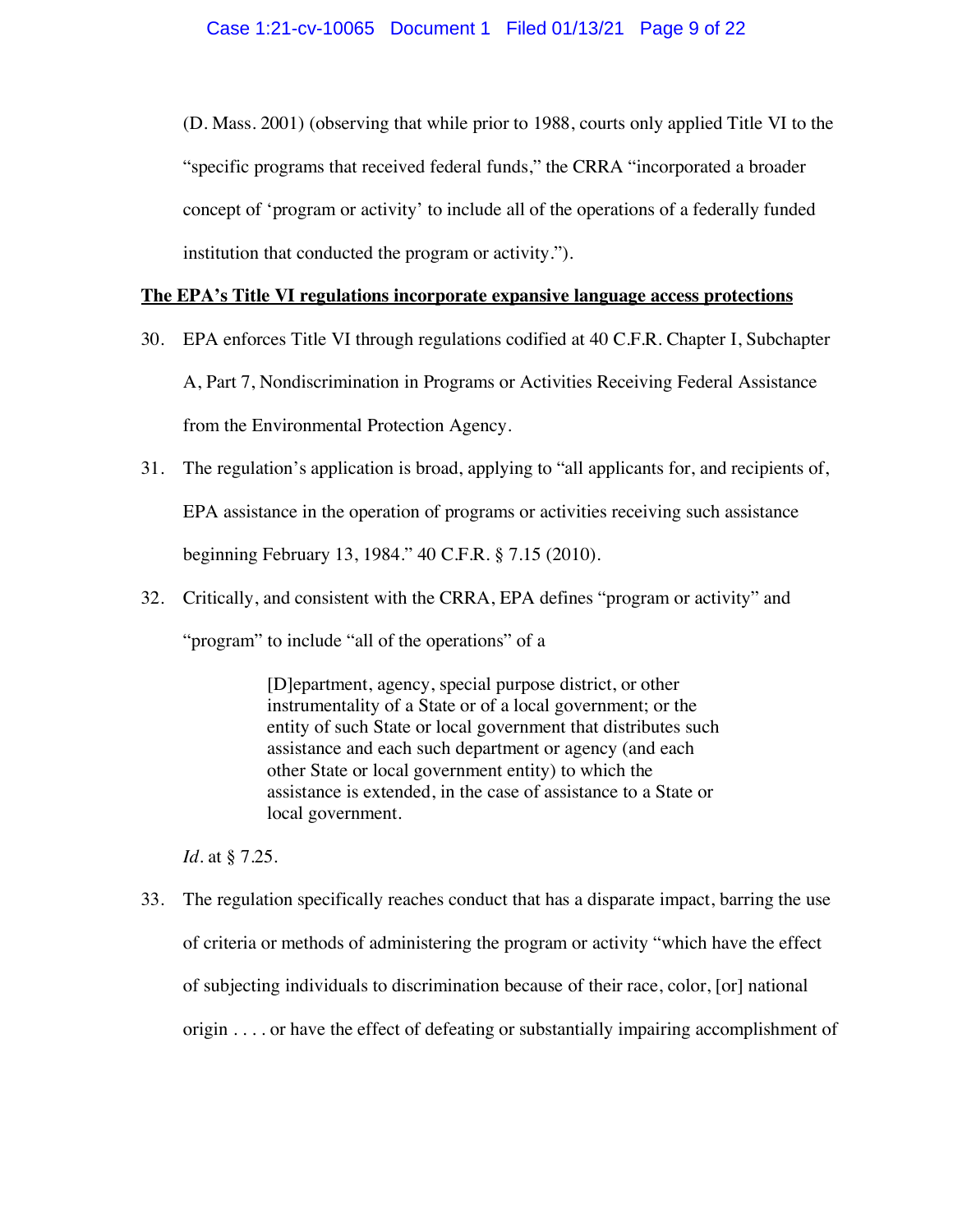#### Case 1:21-cv-10065 Document 1 Filed 01/13/21 Page 10 of 22

the objectives of the program or activity" with respect to individuals of a particular race, color, or national origin. *Id*. § 7.35(b).

- 34. Disparate impact doctrine is especially critical for establishing language discrimination, which is well established in "longstanding case law, federal regulations, and agency interpretation of those regulations" as a form of national origin discrimination under Title VI. *United States v. Maricopa Cnty., Ariz.*, 915 F.Supp.2d 1073, 1079 (D. Ariz. 2012).
- 35. Failure to provide language access "exclude[s] and subordinate[s] LEP people, particularly Spanish-speaking Latinos, in a variety of contexts, including employment, education, domestic relations, access to healthcare and public services, and participation in democracy." Jasmine B. Gonzales Rose, *Race Inequity Fifty Years Later: Language Rights Under the Civil Rights Act of 1964*, 6 ALA. C.R. & C.L. L. REV. 167, 174 (2014); *see also* Enforcement of Title VI-National Origin Discrimination Against Persons with Limited English Proficiency, 65 Fed. Reg. 50,123, 50,124 (Aug. 16, 2000) (noting that "[t]he Department of Justice has consistently adhered to the view that the significant discriminatory effects that the failure to provide language assistance has on the basis of national origin, places the treatment of LEP individuals comfortably within the ambit of Title VI and agencies' implementing regulations" (*citing* 28 C.F.R.  $§$  42.405(d)(1) (1976)).
- 36. The list of specifically prohibited discriminatory actions was expounded upon in the *Guidance to Environmental Protection Agency Financial Assistance Recipients Regarding Title VI Prohibition Against National Origin Discrimination Affecting Limited English Proficient Persons*, Docket No. FRL-7776-6 (June 25, 2004).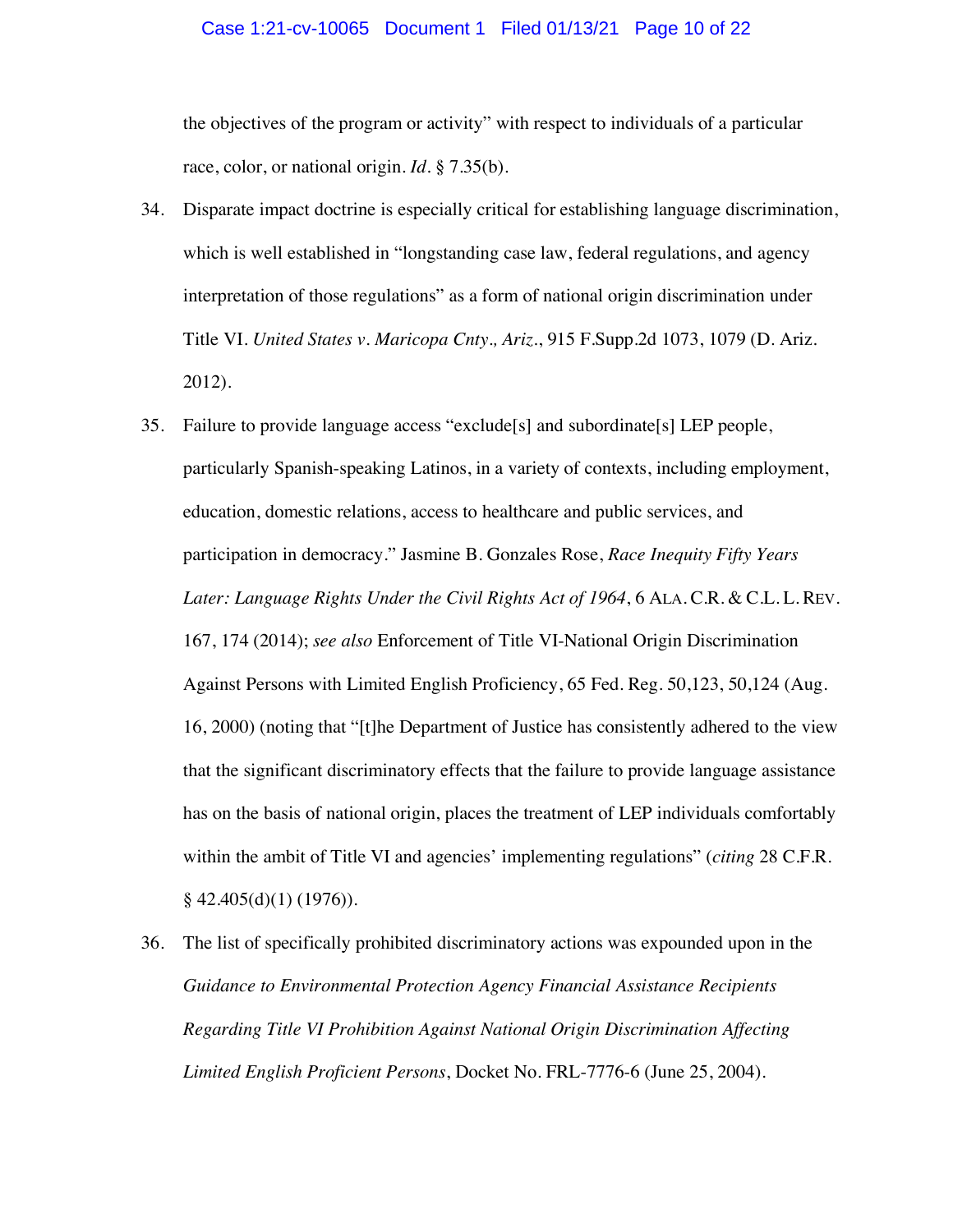37. In general, recipients must "take reasonable steps to ensure meaningful access" to their programs and activities by individuals with limited proficiency in English. *Id*. at 35604 n. 19. This begins with an individualized assessment that balances the following four factors:

> (1) The number or proportion of LEP persons eligible to be served or likely to be encountered by the program or grantee; (2) the frequency with which LEP individuals come in contact with the program; (3) the nature and importance of the program, activity or service provided by the program to people's lives; and (4) the resources available to the grantee/recipient and costs.

*Id*. at 35606.

38. The External Civil Rights Compliance Office (ECRCO) within the EPA's Office of General Counsel is responsible for conducting investigations upon receipt of a Title VI complaint to ensure that federal funding recipients are complying with their civil rights obligations.

### FACTUAL ALLEGATIONS

- 39. On June 1, 2020, Plaintiffs filed the Administrative Complaint with the External Civil Rights Compliance Office of the EPA alleging national origin discrimination in violation of Title VI and its implementing regulations by Respondents.
- 40. In brief, the Administrative Complaint alleged that, over a period of several years, Respondents continually failed to ensure the meaningful participation of Limited English Proficient residents throughout the review, comment, and approval process for an electrical substation and transmission lines (the "East Eagle Reliability Project") in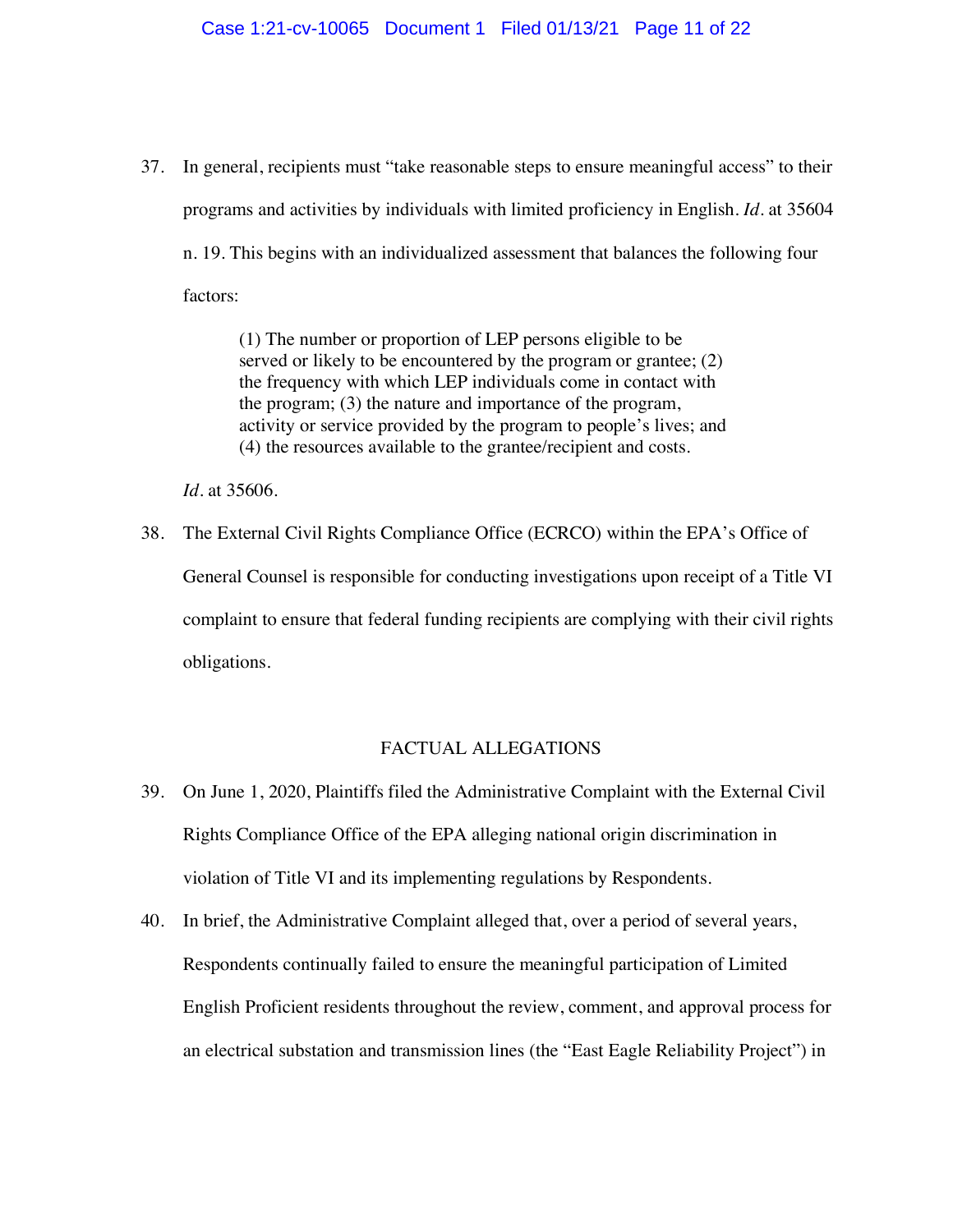#### Case 1:21-cv-10065 Document 1 Filed 01/13/21 Page 12 of 22

East Boston and Chelsea, two predominately Spanish-speaking immigrant environmental justice communities in Massachusetts.

- 41. These failures include, but are not limited to:
	- a. Refusing to provide interpretation to ensure that individuals with Limited English Proficiency could participate in public hearings;
	- b. Providing inadequate interpretation such that individuals with Limited English Proficiency were functionally excluded from public hearings; and
	- c. Translating vital documents days after English versions were published, such that Spanish-speaking residents were given considerably less time to submit public comments than their English-speaking neighbors.
- 42. The Administrative Complaint laid out, in detail, the relationship between the three state entities.
- 43. EOEEA is one of eight executive departments within the office of the Governor of Massachusetts. *See* Commonwealth of Massachusetts, *State Government Organizational Chart*, MASS.GOV (Aug. 10, 2018), available at: https://budget.digital.mass.gov/bb/gaa/fy2019/app\_19/ga\_19/hcdefault.htm.
- 44. EOEEA is the primary agency of the Commonwealth for environmental planning and is charged with, as relevant here, "analyz[ing] and mak[ing] recommendations, in cooperation with other state and regional agencies, concerning the development of energy policies and programs in the Commonwealth." M.G.L. c. 21A, § 2(17).
- 45. In Fiscal Year 2019 and 2020, EOEEA received \$1,347,340 in federal funding from EPA. At the time of the filing of the Administrative Complaint on June 1, 2020, EOEEA was in receipt of nine grants from EPA.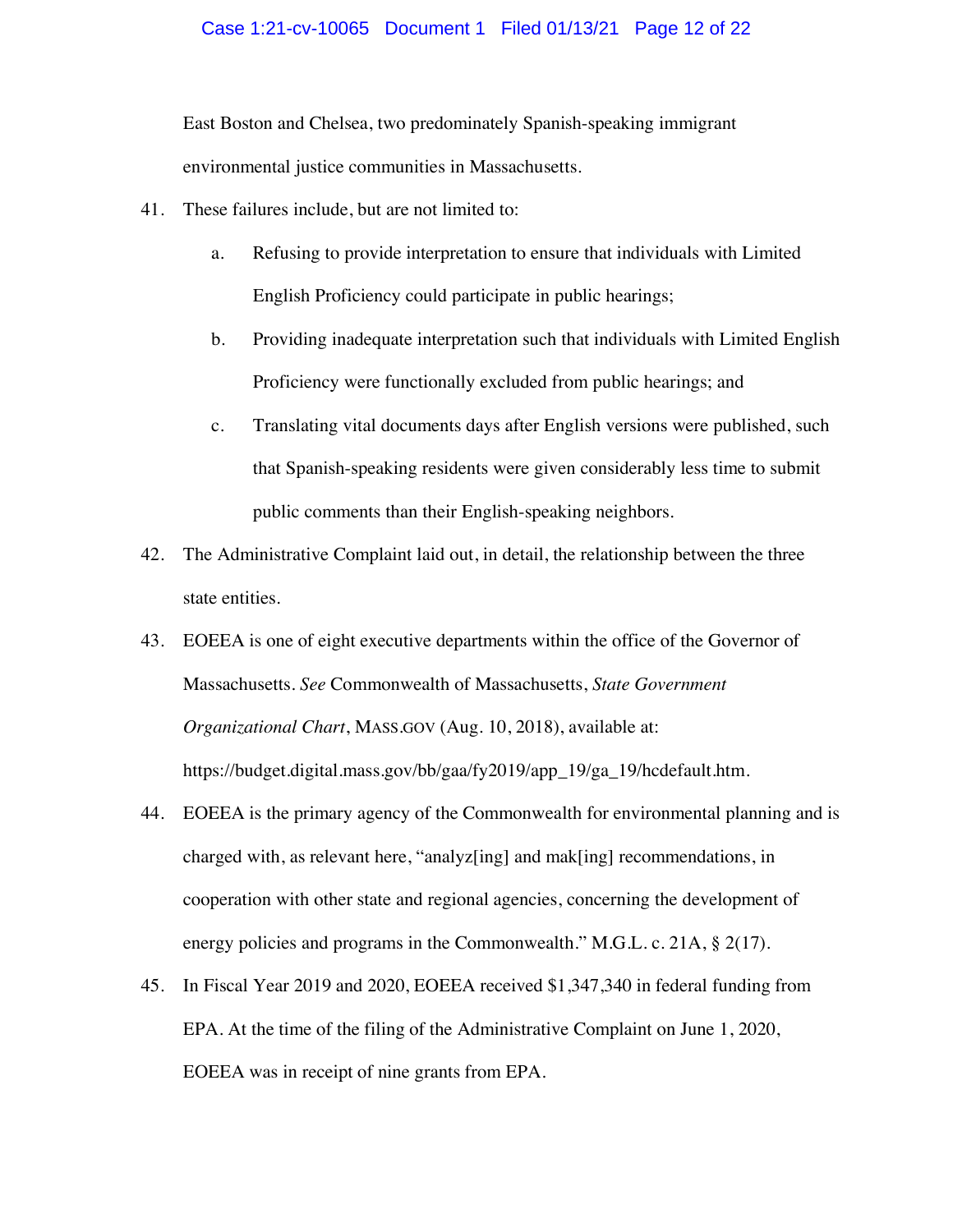- 46. Several of EOEEA's sub-agencies received federal funding from the EPA in Fiscal Years 2019 and 2020, including the Massachusetts Department of Environmental Protection, the Department of Agricultural Resources, the Massachusetts Department of Fish and Game, and the Massachusetts Clean Water Trust (formerly the Water Pollution Abatement Trust). *See* M.G.L. c. 21A, § 7 (listing departments contained in EOEEA); M.G.L. c. 21A, § 8 (listing offices contained within the office of the Secretary of EOEEA).
- 47. EOEEA's enabling statute also requires the agency to "represent and act on behalf of the commonwealth in connection with federal grant programs." M.G.L. c. 21A,  $\S$  2(25).
- 48. DPU is one of seven departments contained within EOEEA. M.G.L. c. 21A, § 7; *see also* Commonwealth of Massachusetts, *State Government Organizational Chart*, *supra*.
- 49. DPU is responsible for the oversight of investor-owned electric power, natural gas, and water utilities in the Commonwealth, regulating safety in the transportation and gas pipeline areas, and the "siting" of energy facilities. M.G.L. c. 25, § 12N; *see also*  Department of Public Utilities, *Who we serve*, MASS.GOV (last accessed January 12, 2021), available at: https://www.mass.gov/orgs/department-of-public-utilities (stating that DPU's mission includes "oversee[ing] the energy facilities siting process.").
- 50. Under M.G.L. c. 164, § 69H, the Siting Board is established "within" DPU. The Board is chaired by the Secretary of EOEEA and must include the Commissioners of the Department of Environmental Protection and the Division of Energy Resources, or their designees, both of which are housed within EOEEA. *Id*.; *see also* Commonwealth of Massachusetts, State Government Organizational Charts (n.d.), *Department of Public Utilities,* MASS.GOV (last accessed January 12, 2021), available at: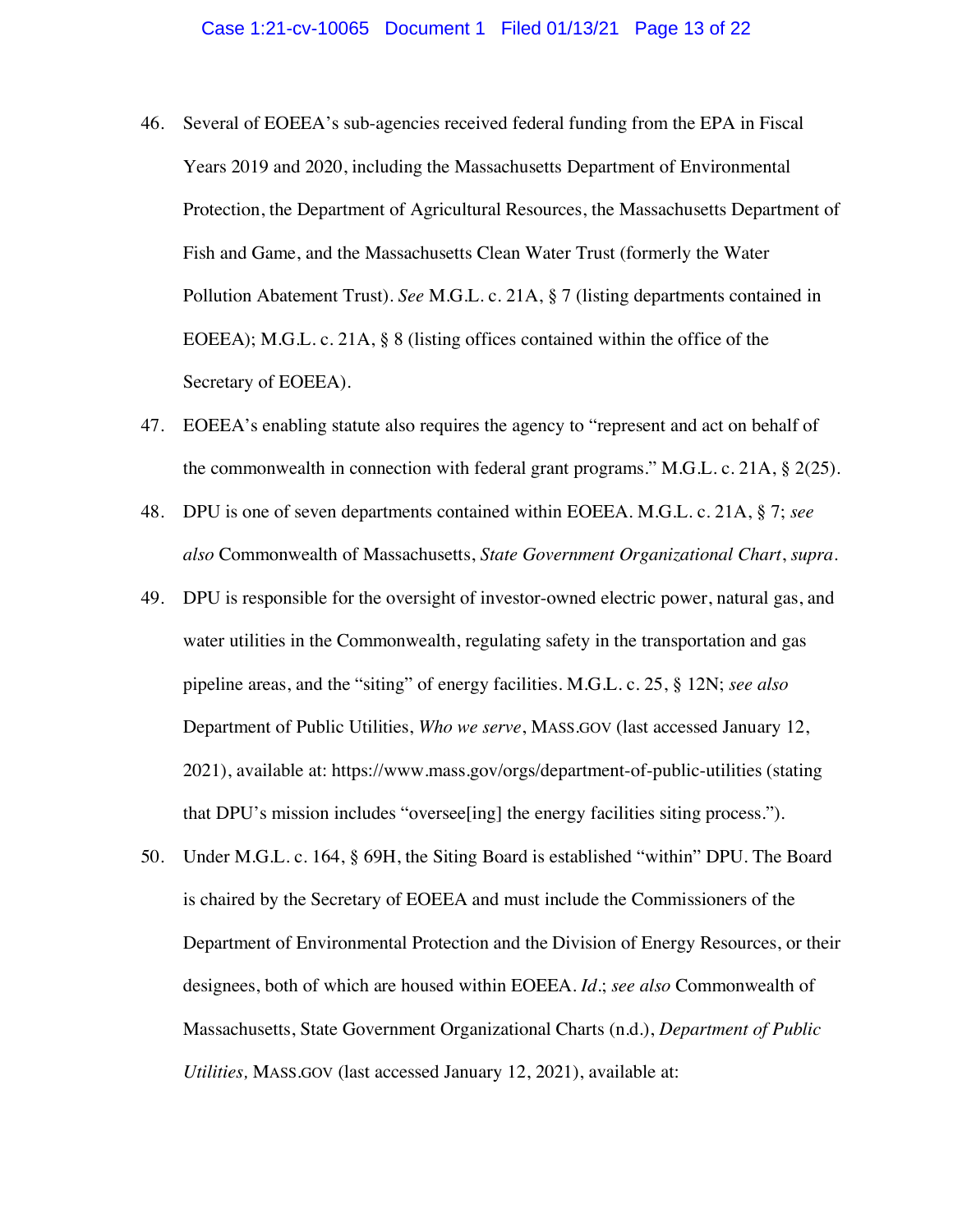#### Case 1:21-cv-10065 Document 1 Filed 01/13/21 Page 14 of 22

https://budget.digital.mass.gov/bb/gaa/fy2019/app\_19/dpt\_19/hcdpu.htm (outlining nested structure in which Energy Facilities Siting Division sits within the Commissioner's Office of DPU, which sits within EOEEA).

- 51. The Siting Board reviews the "need for, cost of, and environmental impacts of transmission lines, natural gas pipelines, facilities for the manufacture of and storage of gas, and oil facilities" and is empowered to "approve for review and approval or rejection any application, petition, or matter related to the need for, construction of, or siting of facilities" while applying "department and board standards in a consistent manner." *Id*.
- 52. The Administrative Complaint specifically alleged that, given that EOEEA contains a "department of public utilities," which in turn contains the Siting Board, all of EOEEA's operations "meet the definition of a 'program or activity' under Title VI." Exh. A at 10-11.
- 53. On June 8, 2020, Deputy Director Dale Rhines wrote to counsel for GreenRoots and CLF to confirm the EPA's receipt of the Administrative Complaint. A true copy of that letter is attached as **Exhibit D.**
- 54. Deputy Director Rhines stated that the agency would "review the correspondence in light of EPA's nondiscrimination regulation to determine whether it is a complaint that falls within [the office's] jurisdiction. Once this jurisdictional review is completed, [the office] will notify you as to whether it will accept the complaint for investigation, or reject, or refer the complaint to another Federal agency." Exh. D at 1.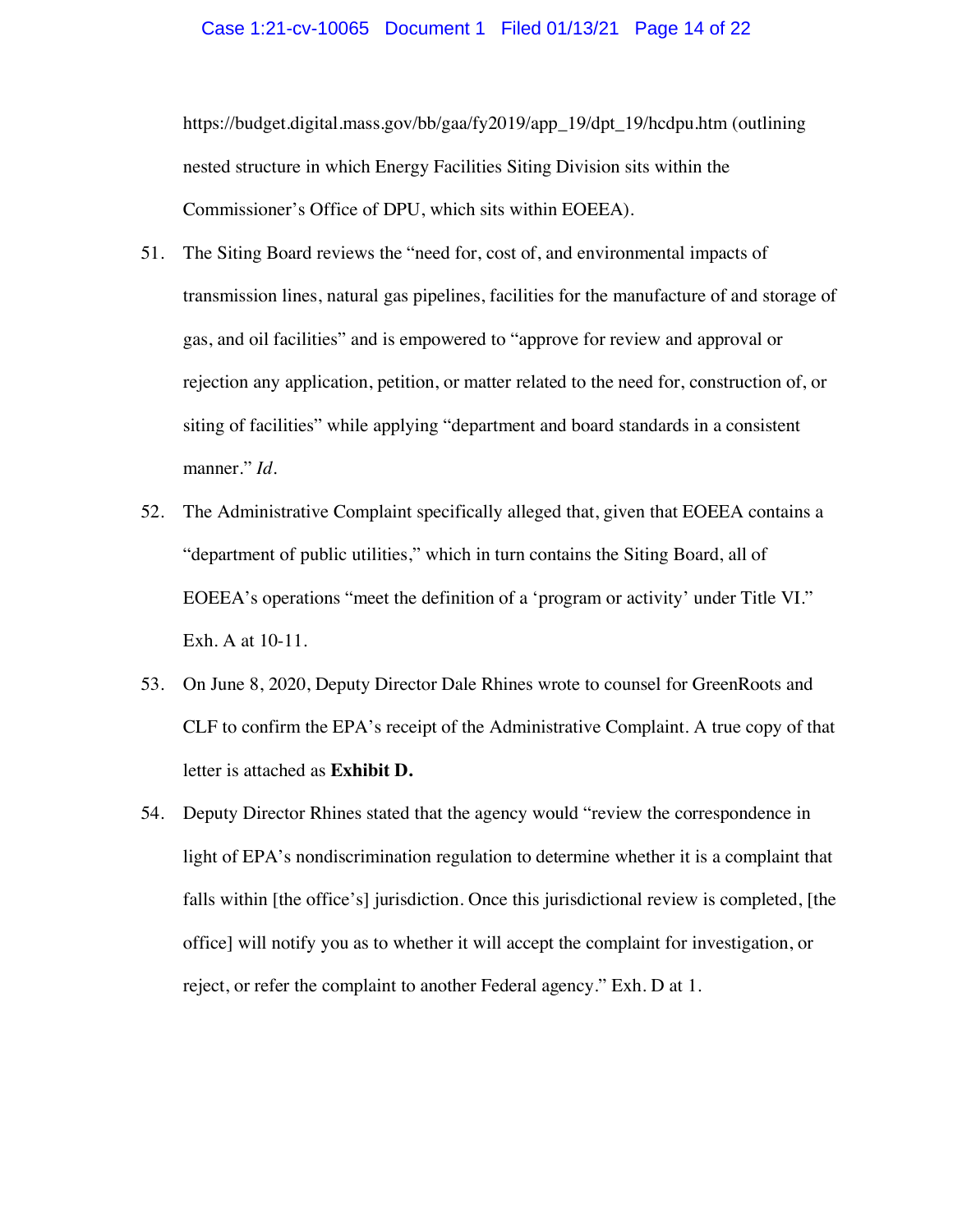- 55. On June 29, 2020, Director Lilian S. Dorka sent an email to counsel for GreenRoots and CLF with the First Jurisdictional Decision, stating that the EPA "has determined that it will reject and close the complaint against DPU and the Board." Exh. B at 1.
- 56. The letter stated that the EPA "must reject the complaint filed against DPU and the Board for lack of personal jurisdiction. Specifically, EPA was unable to identify any direct or indirect financial assistance from EPA to DPU or the Board. As a result, ECRCO will reject and close the complaint against these two agencies as of the date of this letter." Exh. B at 2. The First Jurisdictional Decision also stated that ECRCO "has determined that [EOEEA] is a recipient of EPA financial assistance," but that the jurisdictional determination with regard to the agency would follow in a separate letter. Exh. B at 2.
- 57. On July 27, 2020, Director Dorka sent counsel for GreenRoots and CLF the Second Jurisdictional Decision, stating that the agency was "rejecting for investigation" the Administrative Complaint filed against EOEEA, but would initiate a compliance review of the agency. Exh. C at 2.
- 58. The Second Jurisdictional Decision stated that while EOEEA is a direct recipient of EPA's financial assistance, "it is not clear that [EOEEA] has direct authority to address the specific issues raised in the complaint regarding the Board's implementation of the public participation proceedings tied" to the East Eagle Reliability Project. Exh. C at 2.
- 59. The Jurisdictional Decisions are incorrect as a matter of law and reflect a misguided and antiquated application of the Title VI jurisdictional standard. As confirmed by Congress in its passage of the CRRA and the overwhelming weight of subsequent case law, neither the Siting Board nor DPU need be direct or indirect recipients of federal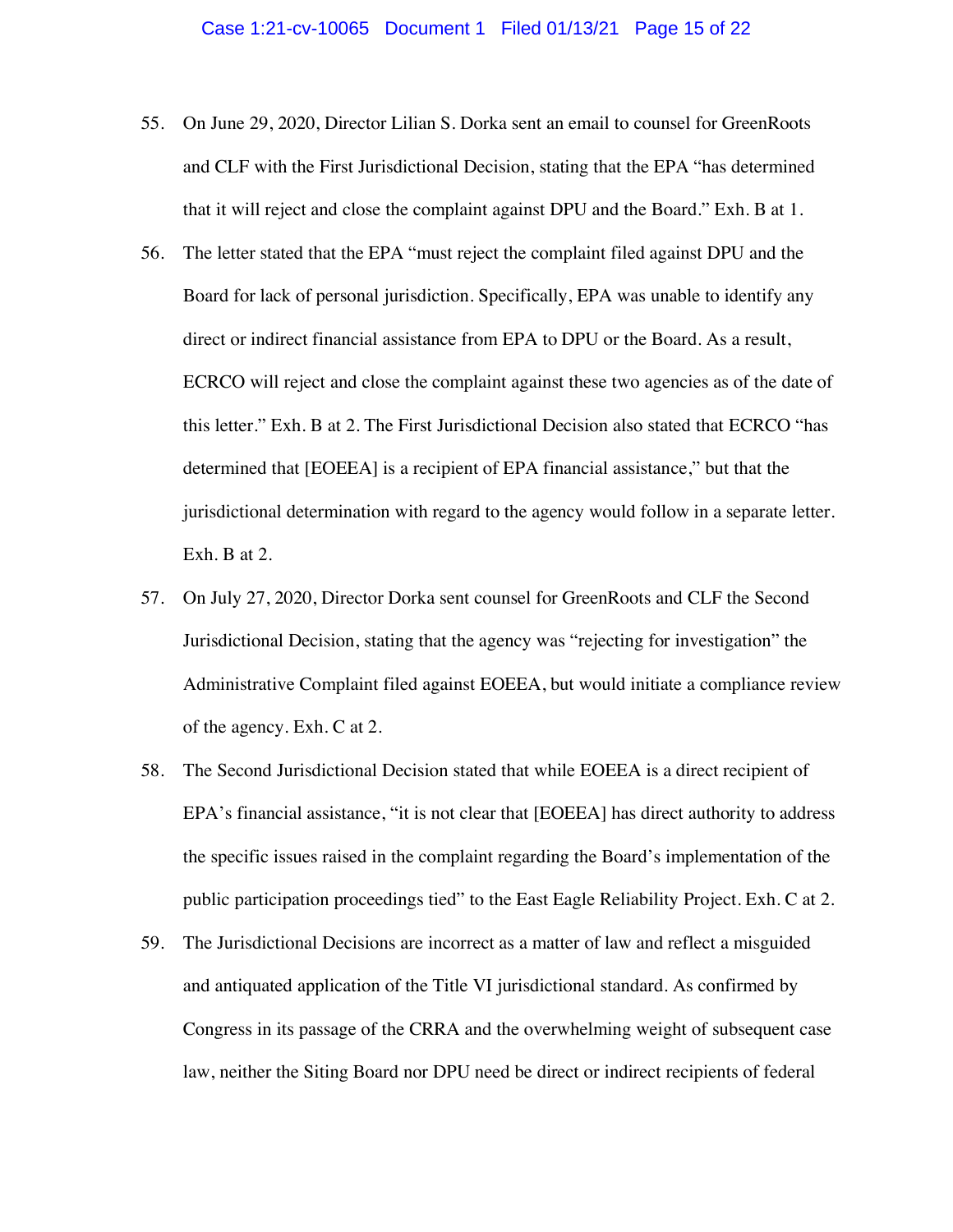#### Case 1:21-cv-10065 Document 1 Filed 01/13/21 Page 16 of 22

funds if they are "programs or activities" of EOEEA. As a result, the First Jurisdictional Decision dismissing the Administrative Complaint against DPU and EFSB was legally erroneous and must be set aside under the APA.  $5 \text{ U.S.C.} \$   $706(2)(\text{A})$ .

- 60. Legal error likewise infected the Second Jurisdictional Decision, through which the EPA declined to pursue enforcement action against EOEEA because the EPA lacked clarity as to EOEEA's "direct authority to address the specific issues raised in the complaint regarding [the EFSB's] implementation of the public participation proceedings" at issue.
- 61. The EPA's decision is contrary to law. Pursuant to Massachusetts law, DPU (which contains the Siting Board, *see* M.G.L. c. 164, § 69H) is a subagency of EOEEA, subject to the latter's regulatory oversight and authority. *See* M.G.L. c. 21A, §§ 4, 7. EOEEA's compliance with Title VI turns on whether DPU and the Siting Board are "programs or activities" of EOEEA under the Title VI regulations, not on whether EOEEA has "direct authority to address the specific issues raised" about the Siting Board's management of the public participation process. Because the Second Jurisdictional Decision as to EOEEA was the product of legal error, it too must be set aside under the APA. 5 U.S.C. § 706(2)(A).
- 62. The Jurisdictional Decisions did not provide GreenRoots and CLF with a thorough or reasoned explanation as their conclusion.
- 63. The Jurisdictional Decisions did not even address or analyze the argument—described in detail in the Administrative Complaint—that DPU and the Siting Board constitute "programs or activities" of EOEEA.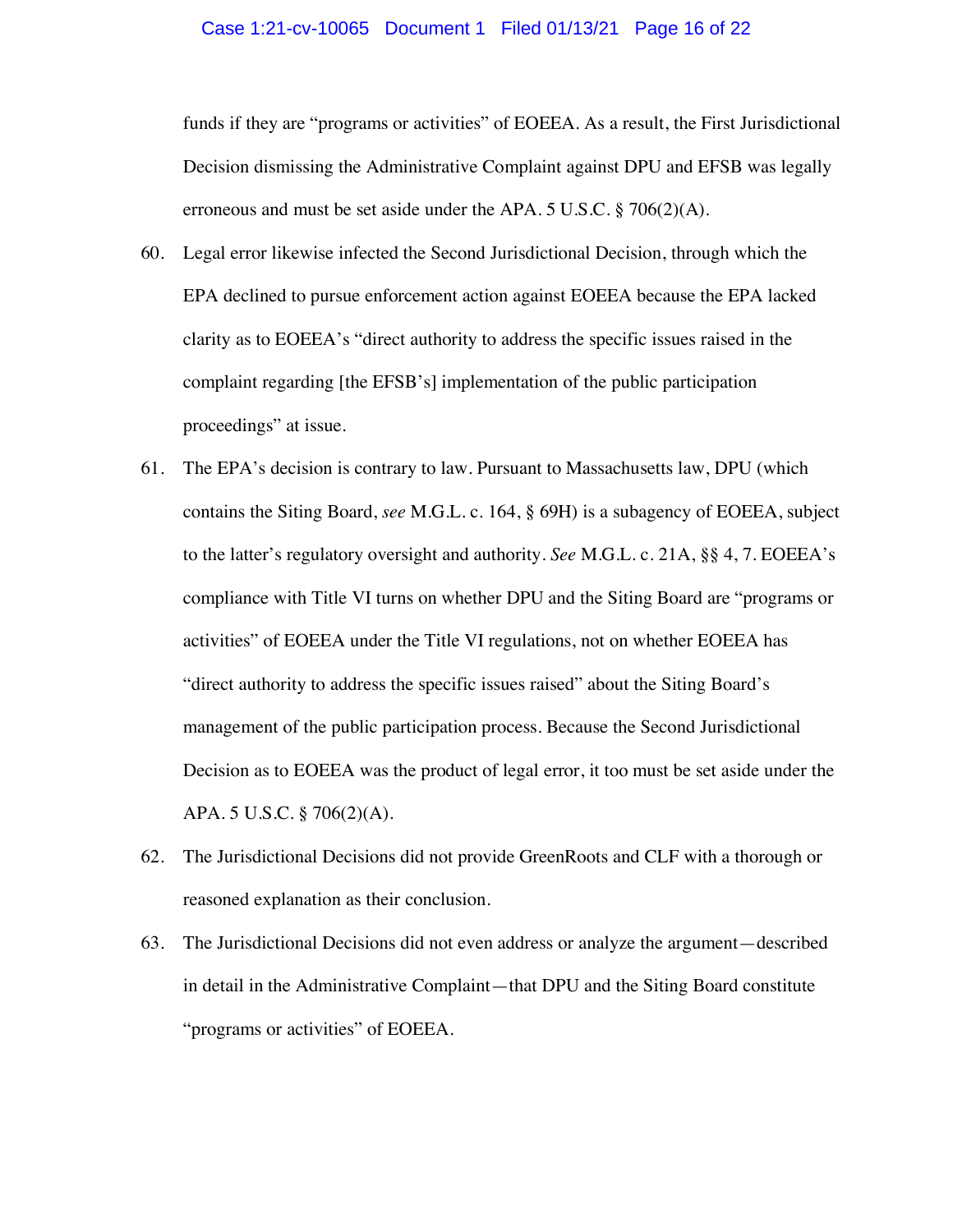- 64. The Jurisdictional Decisions further fail to provide any basis in law or fact that EOEEA lacks authority to redress the allegations of the Administrative Complaint.
- 65. The decisions that the EPA does not have personal jurisdiction over DPU or the Siting Board, and that EOEEA lacks the authority to redress the allegations of the Administrative Complaint, are not committed to agency discretion. The EPA has no discretion to disregard the explicit, controlling language of Title VI or its own regulations.
- 66. The EPA's Jurisdictional Decisions, which "reject[ed] and close[d]" the Administrative Complaint, are final agency actions, within the meaning of the APA.
- 67. Plaintiffs have no other adequate remedy at law, as the EPA's implementing regulations provide no opportunity for complainants to appeal an agency's jurisdictional determination and no such mechanism was described or noticed in the Jurisdictional Decisions. *See generally* 40 C.F.R. §§ 7.120, 7.130.
- 68. There is no other regulatory or legal vehicle for Plaintiffs to challenge a jurisdictional determination by the EPA with respect to Title VI coverage.
- 69. Plaintiffs also cannot bring a disparate impact discrimination lawsuit directly against the state agencies because the Supreme Court has held that there is no private right of action to enforce the disparate impact protections of Title VI. *See Sandoval*, 532 U.S. at 293.
- 70. Plaintiffs and their members continue to have reasonable concerns about the Board's ongoing failure to provide high-quality, consistent interpretation and translation, that would allow Limited English Proficient residents meaningful access to these critical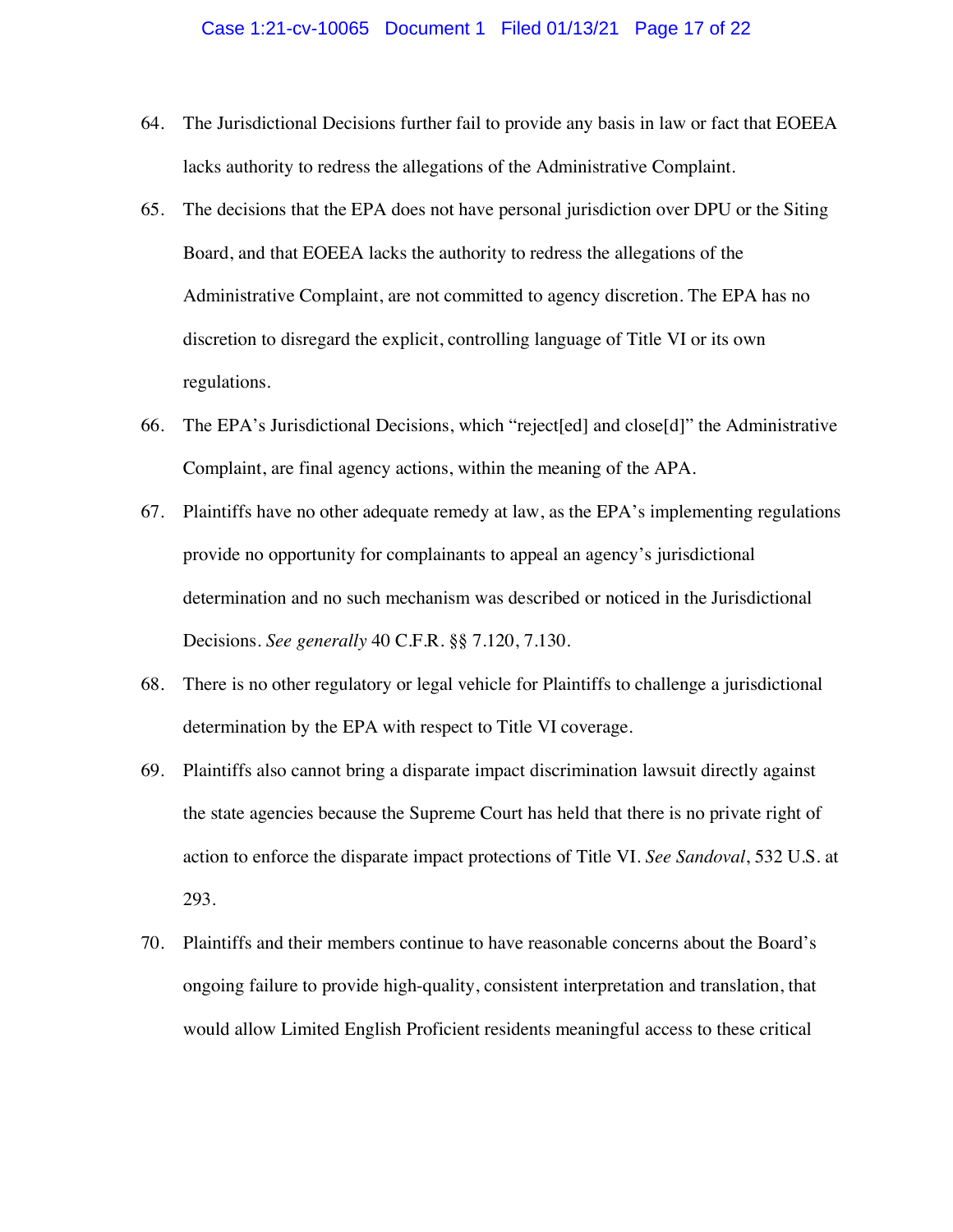#### Case 1:21-cv-10065 Document 1 Filed 01/13/21 Page 18 of 22

proceedings and prevent discrimination against Limited English Proficient residents on the basis of national origin.

71. EPA's Jurisdictional Decisions are incorrect as a matter of law and must be set aside under the APA, with the Administrative Complaint remanded to the EPA for consideration and investigation on the merits.

#### CLAIMS

#### COUNT I

#### Declaratory Judgment, 28 U.S.C. § 2201

- 72. Plaintiffs adopt by reference the allegations of the preceding paragraphs.
- 73. For the reasons stated above, Defendants have violated the APA, Title VI and its implementing regulations, and other laws.
- 74. Plaintiffs seek a declaration to that effect.
- 75. Defendants' illegal actions have injured and will continue to injure Plaintiffs in numerous ways.

#### COUNT II

### Violation of Administrative Procedure Act, Not in Accordance with the Law

- 76. Plaintiffs adopt by reference the allegations of the preceding paragraphs.
- 77. The Administrative Procedure Act, 5 U.S.C. § 551 *et seq.*, ensures that federal agencies are accountable to the public by providing a "right of review" to any "person suffering a legal wrong because of agency action, or adversely affected or aggrieved by agency action." 5 U.S.C. § 702. Judicial review extends to "final agency action for which there is no other adequate remedy in court." 5 U.S.C. § 704.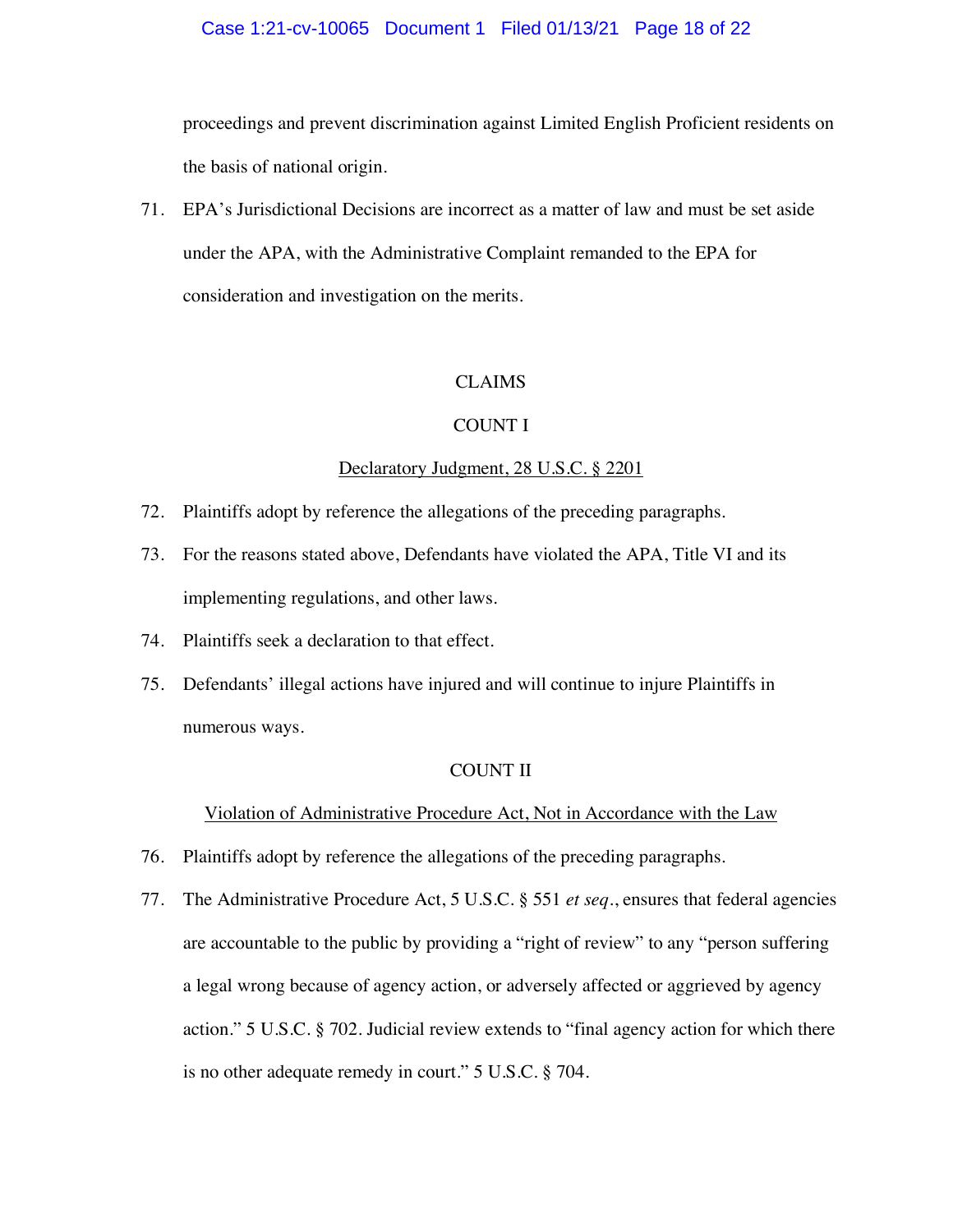#### Case 1:21-cv-10065 Document 1 Filed 01/13/21 Page 19 of 22

- 78. The APA directs the federal courts to "hold unlawful and set aside agency actions, findings, and conclusions" that are "not in accordance with law."  $5 \text{ U.S.C.} \$   $706(2)(\text{A})$ .
- 79. In issuing the Jurisdictional Decisions, Defendants have violated the clear statutory command of Title VI, as amended by the CRRA, to reject a program-specific approach to Title VI and exercise jurisdiction over all of a recipient's "programs or activities."
- 80. The Jurisdictional Decisions have caused and will continue to cause harm to Plaintiffs.
- 81. This Court should vacate and remand the Jurisdictional Decisions to the agency for consideration on the merits under 5 U.S.C.  $\S 706(2)(A)$  because the Decisions are contrary to Title VI and the EPA's implementing regulations, and are therefore not in accordance with law.

#### COUNT III

#### Violation of Administrative Procedure Act, Arbitrary and Capricious

- 82. Plaintiffs adopt by reference the allegations of the preceding paragraphs.
- 83. The APA directs federal courts to "hold unlawful and set aside agency actions, findings, and conclusions" that are "arbitrary" or "capricious."  $5 \text{ U.S.C.}$   $\S$   $706(2)(\text{A})$ .
- 84. The EPA's actions constitute arbitrary and capricious acts because the EPA failed to provide a reasoned analysis as to how it reached its determination that the agency lacked personal jurisdiction over DPU and the Siting Board or its conclusion that it was "not clear" that EOEEA possessed authority to redress the allegations in the Administrative Complaint.
- 85. The EPA failed to consider or analyze whether DPU and the Siting Board constituted "programs and activities" within the meaning of Title VI and instead, rendered its decision solely on the basis of state entities' receipt of direct or indirect federal funding.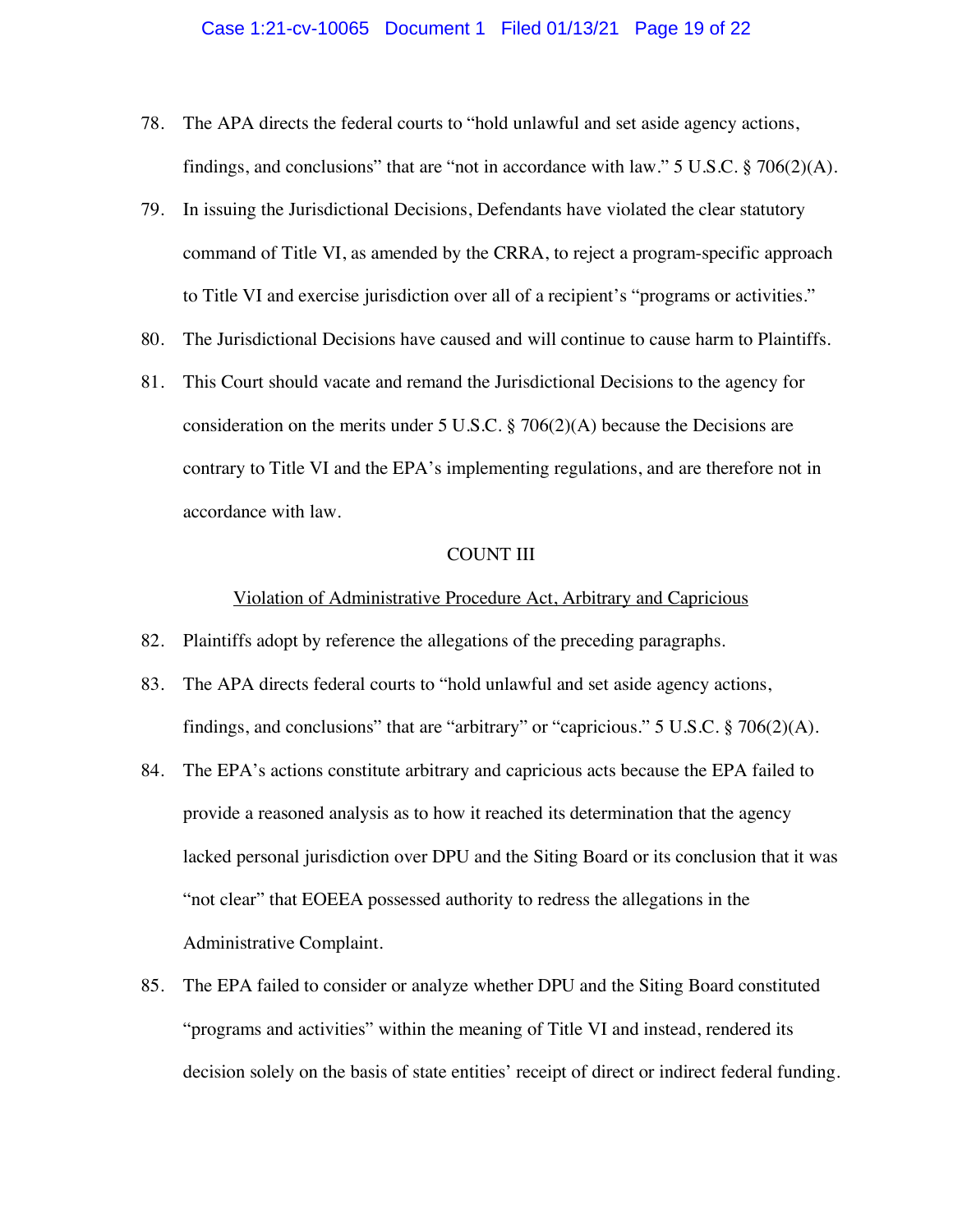- 86. The EPA's arbitrary and capricious conduct, as contained in the Jurisdictional Decisions, has caused and will continue to cause harm to Plaintiffs.
- 87. The Court should vacate and remand the Jurisdictional Decisions under 5 U.S.C. § 706(2)(A) because they are arbitrary and capricious.

#### COUNT III

#### Violation of Administrative Procedure Act, Without Lawful Authority

- 88. Plaintiffs adopt by reference the allegations of the preceding paragraphs.
- 89. The APA directs federal courts to "hold unlawful and set aside agency actions, findings, and conclusions" that are "in excess of statutory jurisdiction [or] authority." 5 U.S.C. § 706(2)(C).
- 90. The Jurisdictional Decisions purport to restrict the personal jurisdiction of federal agencies to those programs or activities that directly or indirectly receive funding.
- 91. The EPA has no statutory power to disregard, overrule, or otherwise alter the reach of Title VI.
- 92. The EPA's conduct in excess of its statutory authority has caused and will continue to cause harm to Plaintiffs.
- 93. The Court should vacate and remand the Jurisdictional Decisions under 5 U.S.C. § 706(2)(C) because they were issued in excess of the agency's statutory jurisdiction or authority.

### PRAYER FOR RELIEF

Wherefore, Plaintiffs respectfully request that the Court grant the following relief: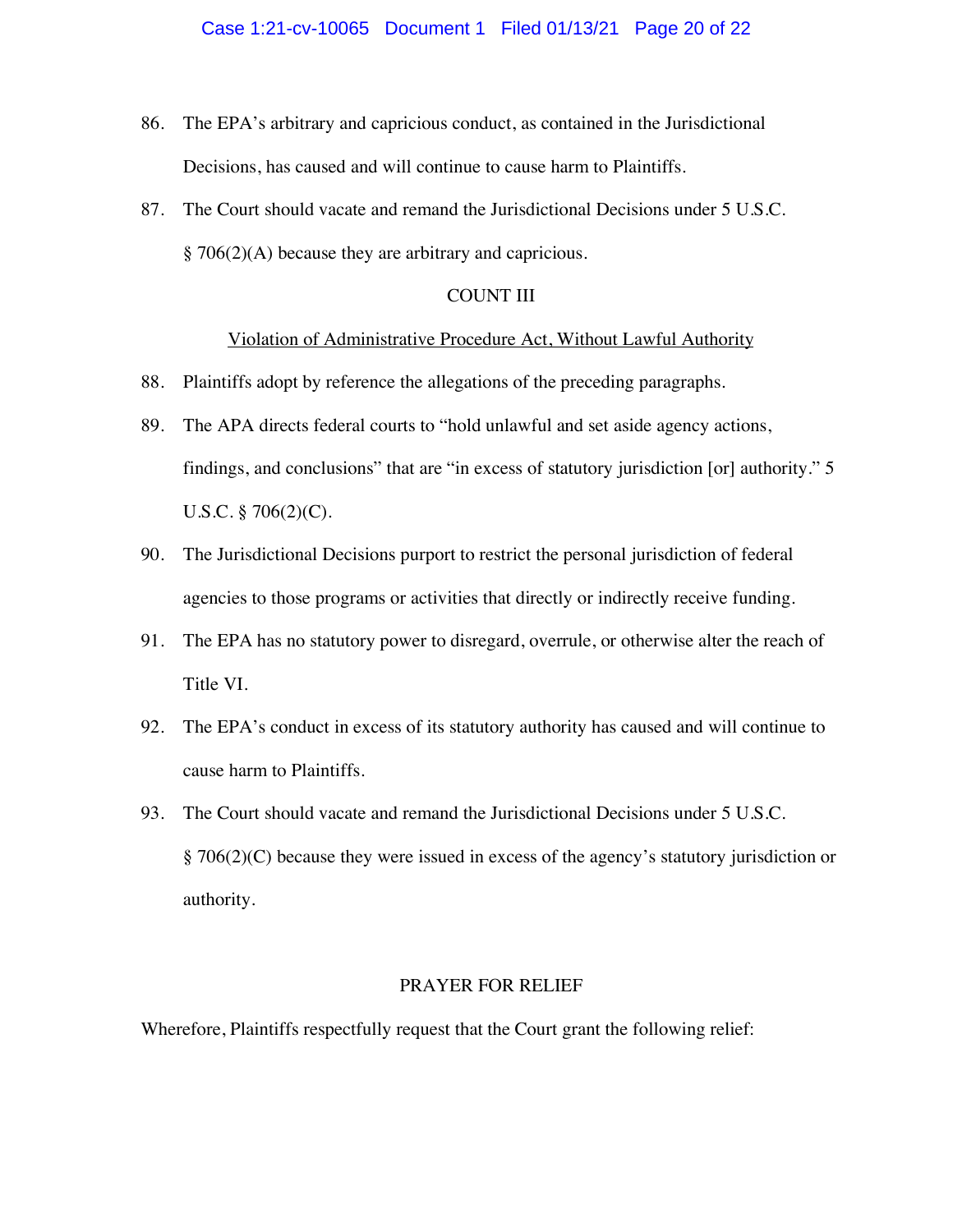- 1. Declare that the Jurisdictional Decisions violate the Administrative Procedure Act, 5 U.S.C. s. 701, *et seq*., Title VI of the Civil Rights Act of 1964, 42 U.S.C. § 2000d *et seq*., and the EPA's implementing regulations, 40 C.F.R. §§ 7.10 *et seq*. and are therefore void and without legal force or effect.
- 2. Issue an injunction ordering EPA to accept jurisdiction over Plaintiffs' Administrative Complaint and remand the Administrative Complaint to the agency to undertake the complaint investigation procedures set forth in 40 C.F.R. Part 7 in compliance with the timelines set forth in those regulations.
- 3. Award Plaintiffs reasonable attorneys' fees and costs under the Equal Access to Justice Act.
- 4. Provide all other necessary and appropriate relief that justice may require.

Dated: January 13, 2021

By their attorneys,

/s/Lauren Sampson\_\_\_\_\_\_\_\_\_\_\_\_ Lauren Sampson (BBO # 704319) Oren Sellstrom (BBO # 569045) Lawyers for Civil Rights 61 Batterymarch Street, 5th Floor Boston, Massachusetts 02210 Tel: (617) 988-0609 lsampson@lawyersforcivilrights.org *Attorneys for GreenRoots, Inc.*

/s/ Joshua M. Daniels\_\_\_\_\_\_\_\_\_\_\_\_\_ Joshua M. Daniels The Law Office of Joshua M. Daniels P.O. Box 300765 Jamaica Plain, MA 02130 Tel: (617) 942-2190 Fax: (617) 507-6570 jdaniels@danielsappeals.com *Attorney for GreenRoots, Inc.*